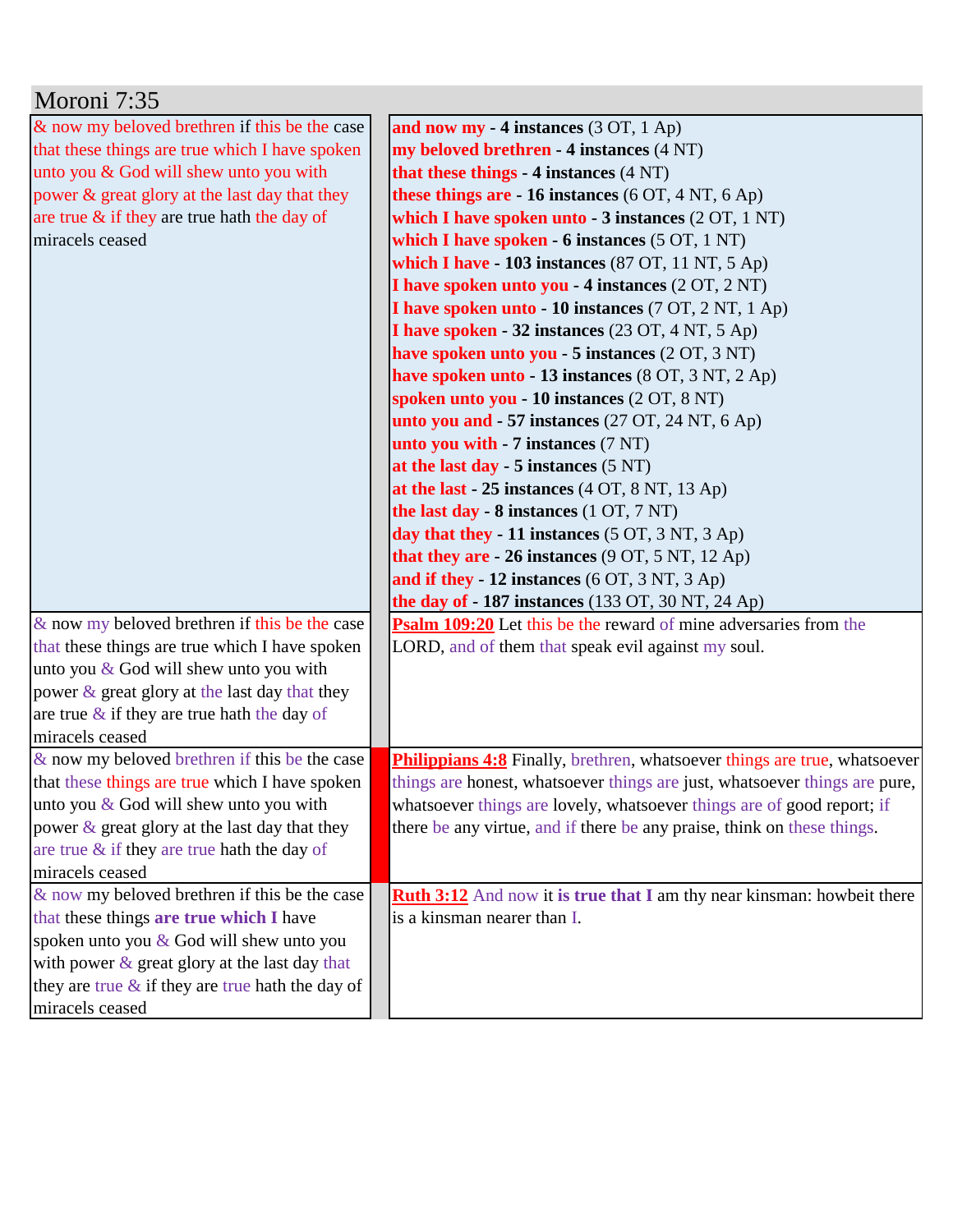| $\&$ now my beloved brethren if this be the case | <b>John 15:3</b> Now ye are clean through the word which I have spoken unto  |
|--------------------------------------------------|------------------------------------------------------------------------------|
| that these things are true which I have spoken   | you.                                                                         |
| unto you & God will shew unto you with           |                                                                              |
| power & great glory at the last day that they    |                                                                              |
| are true & if they are true hath the day of      |                                                                              |
| miracels ceased                                  |                                                                              |
| $\&$ now my beloved brethren if this be the case | <b>Deuteronomy 29:13</b> That he may establish thee to day for a people unto |
| that these things are true which I have spoken   | himself, and that he may be unto thee a God, as he hath said unto thee,      |
| unto you & God will shew unto you with           | and as he hath sworn unto thy fathers, to Abraham, to Isaac, and to          |
| power $\&$ great glory at the last day that they | Jacob.                                                                       |
| are true $\&$ if they are true hath the day of   |                                                                              |
| miracels ceased                                  |                                                                              |
| $\&$ now my beloved brethren if this be the case | Genesis 41:32 And for that the dream was doubled unto Pharaoh twice;         |
| that these things are true which I have spoken   | it is because the thing is established by God, and God will shortly bring it |
| unto you & God will shew unto you with           | to pass.                                                                     |
| power & great glory at the last day that they    |                                                                              |
| are true $\&$ if they are true hath the day of   |                                                                              |
| miracels ceased                                  |                                                                              |
| & now my beloved brethren if this be the case    | Genesis 50:24 And Joseph said unto his brethren, I die: and God will         |
| that these things are true which I have spoken   | surely visit you, and bring you out of this land unto the land which he      |
| unto you & God will shew unto you with           | sware to Abraham, to Isaac, and to Jacob.                                    |
| power & great glory at the last day that they    |                                                                              |
| are true $\&$ if they are true hath the day of   |                                                                              |
| miracels ceased                                  |                                                                              |
| $\&$ now my beloved brethren if this be the case | <b>Baruch 5:3</b> For God will shew thy brightness unto every country under  |
| that these things are true which I have spoken   | heaven.                                                                      |
| unto you & God will shew unto you with           |                                                                              |
| power & great glory at the last day that they    |                                                                              |
| are true $&$ if they are true hath the day of    |                                                                              |
| miracels ceased                                  |                                                                              |
| $\&$ now my beloved brethren if this be the case | <b>Daniel 2:24</b> Therefore Daniel went in unto Arioch, whom the king had   |
| that these things are true which I have spoken   | ordained to destroy the wise men of Babylon: he went and said thus unto      |
| unto you & God will shew unto you with           | him; Destroy not the wise men of Babylon: bring me in before the king,       |
| power & great glory at the last day that they    | and I will shew unto the king the interpretation.                            |
| are true $\&$ if they are true hath the day of   |                                                                              |
| miracels ceased                                  |                                                                              |
| $\&$ now my beloved brethren if this be the case | <b>Revelation 17:1</b> And there came one of the seven angels which had the  |
| that these things are true which I have spoken   | seven vials, and talked with me, saying unto me, Come hither; I will         |
| unto you & God will shew unto you with           | shew unto thee the judgment of the great whore that sitteth upon many        |
| power & great glory at the last day that they    | waters:                                                                      |
| are true $\&$ if they are true hath the day of   |                                                                              |
| miracels ceased                                  |                                                                              |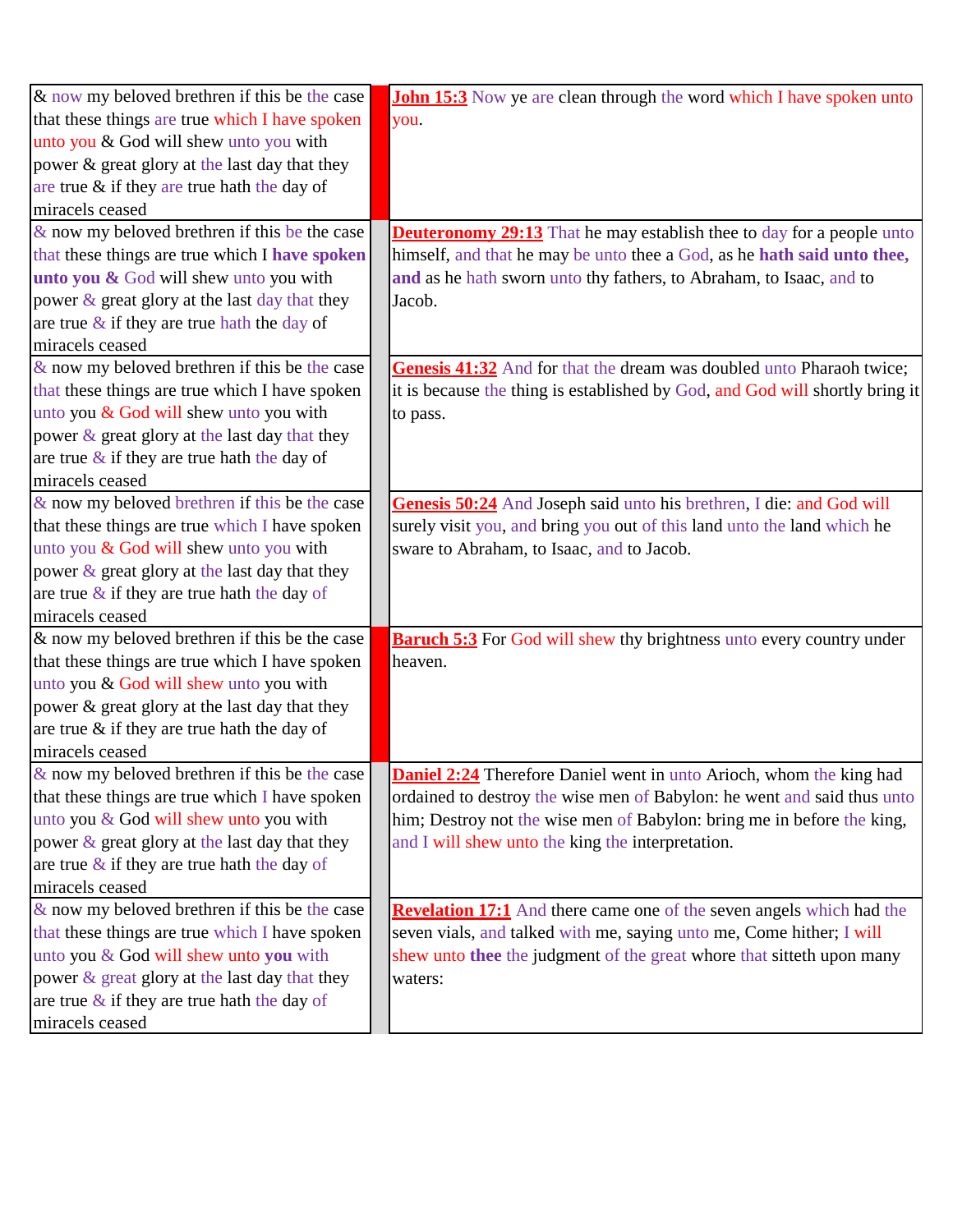| $\&$ now my beloved brethren if this be the case | <b>Exodus 14:13</b> And Moses said unto the people, Fear ye not, stand still,  |
|--------------------------------------------------|--------------------------------------------------------------------------------|
| that these things are true which I have spoken   | and see the salvation of the LORD, which he will shew to you to day:           |
| unto you & God will shew unto you with           | for the Egyptians whom ye have seen to day, ye shall see them again no         |
| power & great glory at the last day that they    | more for ever.                                                                 |
| are true $\&$ if they are true hath the day of   |                                                                                |
| miracels ceased                                  |                                                                                |
| $\&$ now my beloved brethren if this be the case | 1 John 1:2 (For the life was manifested, and we have seen it, and bear         |
| that these things are true which I have spoken   | witness, and shew unto you that eternal life, which was with the Father,       |
| unto you & God will shew unto you with           | and was manifested unto us;)                                                   |
| power & great glory at the last day that they    |                                                                                |
| are true $\&$ if they are true hath the day of   |                                                                                |
| miracels ceased                                  |                                                                                |
| $\&$ now my beloved brethren if this be the case | Matthew 24:30 And then shall appear the sign of the Son of man in              |
| that these things are true which I have spoken   | heaven: and then shall all the tribes of the earth mourn, and they shall see   |
| unto you & God will shew unto you with           | the Son of man coming in the clouds of heaven with power and great             |
| power & great glory at the last day that they    | glory.                                                                         |
| are true $\&$ if they are true hath the day of   |                                                                                |
| miracels ceased                                  |                                                                                |
| & now my beloved brethren if this be the case    | <b>Luke 21:27</b> And then shall they see the Son of man coming in a cloud     |
| that these things are true which I have spoken   | with power and great glory.                                                    |
| unto you & God will shew unto you with           |                                                                                |
| power & great glory at the last day that they    |                                                                                |
| are true $\&$ if they are true hath the day of   |                                                                                |
| miracels ceased                                  |                                                                                |
| & now my beloved brethren if this be the case    | <b>1 Peter 1:7</b> That the trial of your faith, being much more precious than |
| that these things are true which I have spoken   | of gold that perisheth, though it be tried with fire, might be found unto      |
| unto you & God will shew unto you with           | praise and honour and glory at the appearing of Jesus Christ:                  |
| power & great glory at the last day that they    |                                                                                |
| are true $\&$ if they are true hath the day of   |                                                                                |
| miracels ceased                                  |                                                                                |
| & now my beloved brethren if this be the case    | John 7:37 In the last day, that great day of the feast, Jesus stood and        |
| that these things are true which I have spoken   | cried, saying, If any man thirst, let him come unto me, and drink.             |
| unto you & God will shew unto you with           |                                                                                |
| power & great glory at the last day that they    |                                                                                |
| are true $\&$ if they are true hath the day of   |                                                                                |
| miracels ceased                                  |                                                                                |
| & now my beloved brethren if this be the case    | Exodus 10:6 And they shall fill thy houses, and the houses of all thy          |
| that these things are true which I have spoken   | servants, and the houses of all the Egyptians; which neither thy fathers,      |
| unto you & God will shew unto you with           | nor thy fathers' fathers have seen, since the day that they were upon the      |
| power & great glory at the last day that they    | earth unto this day. And he turned himself, and went out from Pharaoh.         |
| are true $\&$ if they are true hath the day of   |                                                                                |
| miracels ceased                                  |                                                                                |